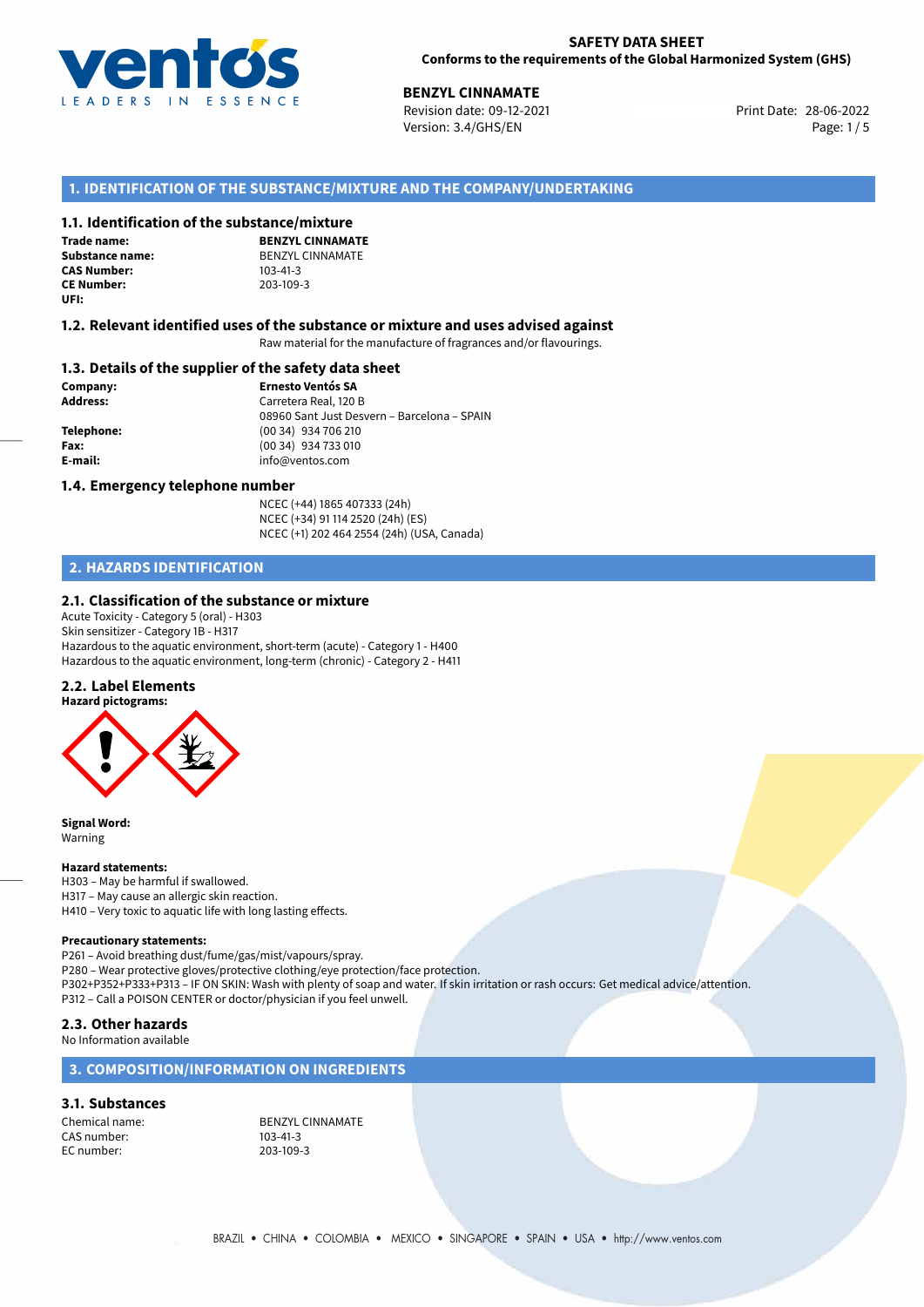

# **SAFETY DATA SHEET Conforms to the requirements of the Global Harmonized System (GHS)**

Version: 3.4/GHS/EN Page: 2 / 5

28-06-2022 **BENZYL CINNAMATE** Revision date: 09-12-2021 Print Date:

#### **Hazardous constituents:**

| <b>Chemical Name</b>    | % (w/w)   | <b>CAS No</b><br><b>EC No</b> | <b>Classification according to GHS</b>                                                                                                                                                                                                             |
|-------------------------|-----------|-------------------------------|----------------------------------------------------------------------------------------------------------------------------------------------------------------------------------------------------------------------------------------------------|
| <b>BENZYL CINNAMATE</b> | $\geq$ 50 | $103 - 41 - 3$<br>203-109-3   | Acute Toxicity - Category 5 (oral) - H303<br>Skin sensitizer - Category 1B - H317<br>Hazardous to the aquatic environment, short-term (acute) - Category 1 - H400<br>Hazardous to the aquatic environment, long-term (chronic) - Category 2 - H411 |

[See the full text of the hazard statements in section 16.](#page-4-0)

# **3.2. Mixtures**

Not applicable.

# **4. FIRST-AID MEASURES**

# **4.1. Description of necessary first aid measures**

| Ingestion:    | Rinse mouth with water.                                                                                               |
|---------------|-----------------------------------------------------------------------------------------------------------------------|
|               | Obtain medical advice.                                                                                                |
|               | Keep at rest. Do not induce vomiting.                                                                                 |
| Eye contact:  | In case of contact with eyes, rinse immediately with plenty of water for at least 15 minutes and seek medical advice. |
| Inhalation:   | Remove person to fresh air and keep at rest.                                                                          |
|               | Seek immediate medical advice.                                                                                        |
| Skin contact: | Take off immediately all contaminated clothing.                                                                       |
|               | Thoroughly wash affected skin with soap and water.                                                                    |
|               | Seek medical attention if symptoms persist.                                                                           |

# **4.2. Most important symptoms and effects, both acute and delayed**

No information available.

# **4.3. Indication of any immediate medical attention and special treatment needed**

No information available.

# **5. FIRE-FIGHTING MEASURES**

# **5.1. Extinguishing Media**

Water spray, carbon dioxide, dry chemical powder or appropriate foam. For safety reasons do not use full water jet.

#### **5.2. Special hazards arising from the substance or mixture**

Known or Anticipated Hazardous Products of Combustion: Emits toxic fumes under fire conditions.

# **5.3. Advice for firefighters**

High temperatures can lead to high pressures inside closed containers. Avoid inhalation of vapors that are created. Use appropriate respiratory protection. Do not allow spillage of fire to be poured into drains or watercourses. Wear self-contained breathing apparatus and protective clothing.

# **6. ACCIDENTAL RELEASE MEASURES**

# **6.1. Personal precautions, protective equipment and emergency procedures**

Evacuate surronding areas. Ensure adequate ventilation. Keep unnecessary and unprotected personnel from entering. Do not breathe vapor/spray. Avoid contact with skin and eyes. Information regarding personal protective measures: see section 8.

# **6.2. Environmental precautions**

To avoid possible contamination of the environment, do not discharge into any drains, surface waters or groundwaters.

#### **6.3. Methods and materials for containment and cleaning up**

Cover with an inert, inorganic, non-combustible absorbent material (e.g. dry-lime, sand, soda ash). Place in covered containers using non-sparking tools and transport outdoors. Avoid open flames or sources of ignition (e.g. pilot lights on gas hot water heater). Ventilate area and wash spill site after material pickup is complete.

#### **6.4. Reference to other sections**

Information regarding exposure controls, personal protection and disposal considerations can be found in sections 8 and 13.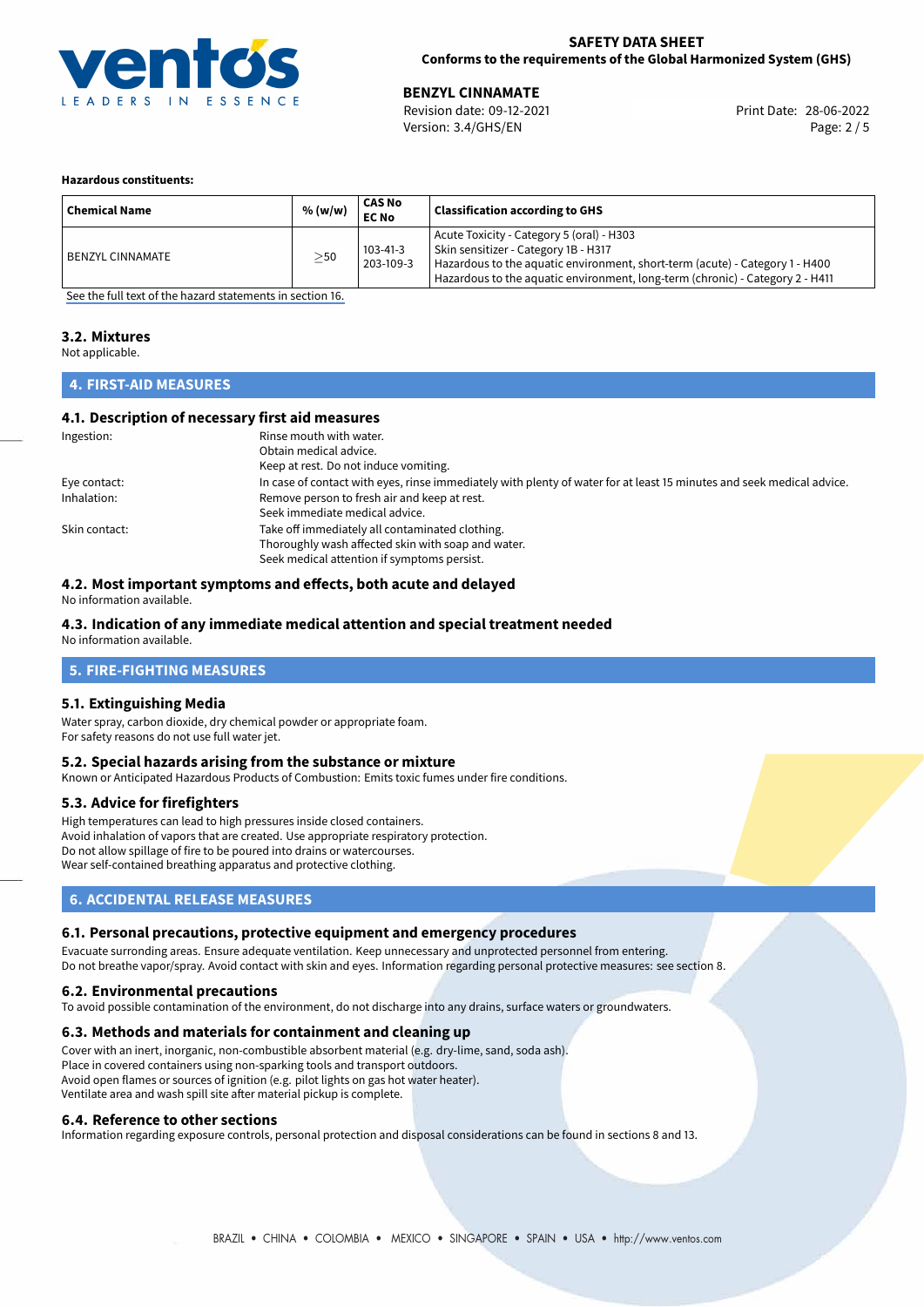

28-06-2022 **BENZYL CINNAMATE** Revision date: 09-12-2021 Print Date: Version: 3.4/GHS/EN Page: 3 / 5

# **7. HANDLING AND STORAGE**

# **7.1. Precautions for safe handling**

Do not store or handle this material near food or drinking water. Do not smoke. Avoid contact with the eyes, skin and clothing. Wear protective clothing and use glasses. Observe the rules of safety and hygiene at work. Keep in the original container or an alternative made from a compatible material.

# **7.2. Conditions for safe storage, including any incompatibilities**

Store in tightly closed and preferably full containers in a cool, dry and ventilated area, protected from light. Keep away from sources of ignition (e.g. hot surfaces, sparks, flame and static discharges). Keep away from incompatible materials (see section 10).

### **7.3. Specific end use(s)**

No information available.

# **8. EXPOSURE CONTROLS AND PERSONAL PROTECTION**

# **8.1. Control parameters**

Components with occupational exposure limits: None known.

#### **8.2. Exposure controls**

Measures should be taken to prevent materials from being splashed into the body. Provide adequate ventilation, according to the conditions of use. Use a mechanical exhaust if required.

#### **8.3. Individual protection measures, such as personal protective equipment**

| Eye/Face protection:             | Chemical safety goggles are recommended. Wash contaminated goggles before reuse.                                                            |
|----------------------------------|---------------------------------------------------------------------------------------------------------------------------------------------|
| Hand Protection:                 | Chemical-resistant gloves are recommended. Wash contaminated gloves before reuse.                                                           |
| Body protection:                 | Personal protective equipment for the body should be selected based on the task being performed and the risks<br>involved.                  |
| Respiratory Protection:          | In case of insufficient ventilation, use suitable respiratory equipment.                                                                    |
| Environmental exposure controls: | Emissions from ventilation or process equipment should be checked to ensure they comply with environmental<br>protection legislation.       |
|                                  | In some cases, filters or engineering modifications to the process equipment will be necessary to reduce emissions to<br>acceptable levels. |
|                                  |                                                                                                                                             |

# **9. PHYSICAL AND CHEMICAL PROPERTIES**

# **9.1. Information on basic physical and chemical properties**

| Appearance:                            | Liquid/solid               |
|----------------------------------------|----------------------------|
| Colour:                                | Conforms to standard       |
| Odour:                                 | Conforms to standard       |
| Odour theshold:                        | Not determined             |
| pH:                                    | Not determined             |
| Melting point/freezing point:          | CA. 35                     |
| Boling point/boiling range (°C):       | 350                        |
| Flash point:                           | 180 °C                     |
| Evaporation rate:                      | Not determined             |
| Flammability:                          | Not determined             |
| Lower flammability/Explosive limit:    | Not determined             |
| Upper flammability/Explosive limit:    | Not determined             |
| Vapour pressure:                       | <1 kPa a 50°C (CALCULATED) |
| Vapour Density:                        | Not determined             |
| Density:                               | Not determined             |
| Relative density:                      | Not determined             |
| Water solubility:                      | <b>INSOLUBLE IN WATER</b>  |
| Solubility in other solvents:          | <b>SOLUBLE IN ETHANOL</b>  |
| Partition coefficient n-octanol/water: | log Pow: 4,1 (CALCULATED)  |
| Auto-ignition temperature:             | Not determined             |
| Decomposition temperature:             | Not determined             |
| Viscosity, dynamic:                    | Not determined             |
| Viscosity, kinematic:                  | Not determined             |
| Explosive properties:                  | Not determined             |
| Oxidising properties:                  | <b>NONE EXPECTED</b>       |
|                                        |                            |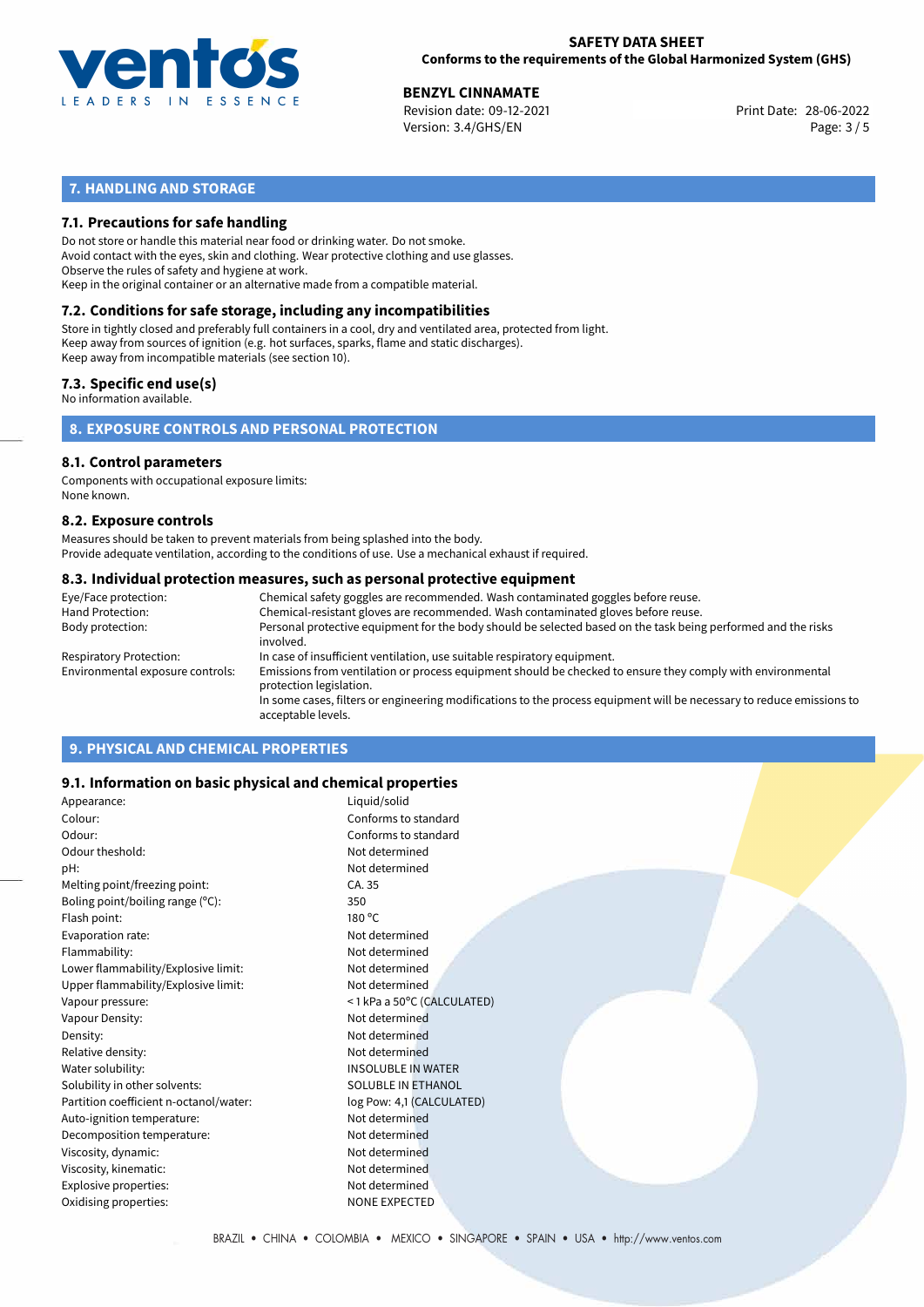

28-06-2022 **BENZYL CINNAMATE** Revision date: 09-12-2021 Print Date: Version: 3.4/GHS/EN Page: 4 / 5

# **10. STABILITY AND REACTIVITY**

### **10.1. Reactivity**

No hazardous reactions if stored and handled as prescribed/indicated.

#### **10.2. Chemical stability**

The product is stable if stored and handled as prescribed/indicated.

#### **10.3. Possibility of hazardous reactions**

No hazardous reactions if stored and handled as prescribed/indicated.

#### **10.4. Conditions to Avoid**

Conditions to Avoid: Excessive heat, flame or other ignition sources.

#### **10.5. Incompatible materials**

Avoid contact with strong acids and bases and oxidizing agents.

#### **10.6. Hazardous decomposition products**

During combustion may form carbon monoxide and unidentified organic compounds.

# **11. TOXICOLOGICAL INFORMATION**

| <b>Acute toxicity</b>             | May be harmful if swallowed.                                              |  |  |
|-----------------------------------|---------------------------------------------------------------------------|--|--|
| <b>Skin corrosion/irritation</b>  | Based on the data available, the criteria for classification are not met. |  |  |
| Serious eye damage/irritation     | Based on the data available, the criteria for classification are not met. |  |  |
| Respiratory or skin sensitisation | May cause an allergic skin reaction.                                      |  |  |
| <b>Germ cell mutagenicity</b>     | Based on the data available, the criteria for classification are not met. |  |  |
| Carcinogenicity                   | Based on the data available, the criteria for classification are not met. |  |  |
| <b>Reproductive toxicity</b>      | Based on the data available, the criteria for classification are not met. |  |  |
| <b>STOT-single exposure</b>       | Based on the data available, the criteria for classification are not met. |  |  |
| <b>STOT-repeated exposure</b>     | Based on the data available, the criteria for classification are not met. |  |  |
| <b>Aspiration hazard</b>          | Based on the data available, the criteria for classification are not met. |  |  |

# **12. ECOLOGICAL INFORMATION**

### **12.1. Toxicity**

**Assessment:** Very toxic to aquatic life with long lasting effects. **Experimental/calculated data:** No information available.

**12.2. Degradability** Biodegradation : 94%. (OECD 301 F).

#### **12.3. Bioaccumulative potential** No information available.

**12.4. Soil mobility** No information available.

# **12.5. Other adverse effects**

See also sections 6, 7, 13 and 15 Do not allow to get into waste water or waterways.

# **13. DISPOSAL CONSIDERATIONS**

#### **13.1. Waste treatment methods**

Dispose of in accordance with national and local environmental regulations.